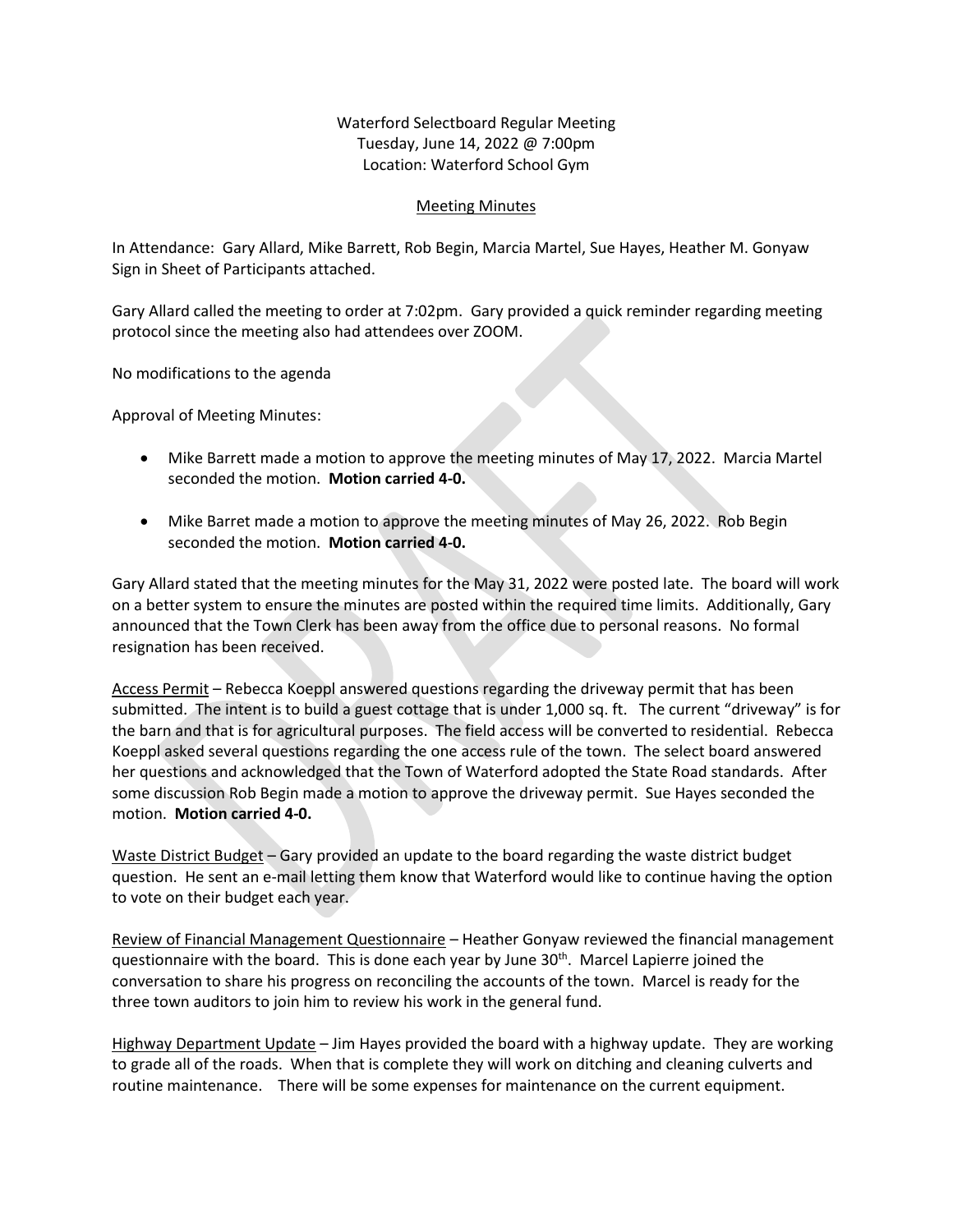Review and Adoption of Town of Waterford Personnel Policy – Sue Hayes provided a first draft of the Waterford Personnel policy. She asked that the board members review it and provide questions or feedback at the next meeting. Ron Gray asked if the handbook would be available for review by the community before it was adopted. The board agreed to post it on the town website after the board provides feedback and a second draft is created.

Review and Approval of Job Descriptions and Ad Placement for Vacancies – Two job descriptions were presented to the board. The first was the job description for the highway department road foreman. Kathy Hodgdon asked the board about the e-mail she sent recommending that a hiring committee be formed that included local individuals that have knowledge of the work that needs to be done. Sue Hayes acknowledged the receipt of the e-mail. The board believes that they will be able to review the job applicants and make the hiring decision without the need for a committee. Kathy Hadgdon asked that the job description for the road foreman be read. Gary Allard read the description. Mike Barrett made a motion to approve the Road Foreman job description. Rob Begin seconded the motion. **Motion carried 4-0.** 

The job description for the transfer station attendant was reviewed by the board. Rob Begin made a motion to approve the job description as written. Marcia Martel seconded the motion. **Motion carried 4-0.**

There were several additional questions regarding the position from the public.

- Warner Hodgdon asked how many positions within the highway department were being posted. The answer was one. Warner suggested that the job description contain have more focus on training/pit operations/crushing etc.
- Howard Remick asked if the board would allow Jim to hire temporary, part-time help this summer specifically for ditch work. The board said it was up for discussion but would happen after a road foreman was hired.

Ad Placement – Sue Hayes will write and finalized the ads for placement. The job openings will be posted on the town website, the town Facebook page, the Caledonian Record, and Front Porch Forum. There was a bit of discussion about posting it in the Agency of Transportation's newsletter or on Indeed.

## Citizens' Concerns

Stacy Vachon had questions about the recent naming of "River View Lane". The road is still a private road.

- What class will the driveway be, 1,2,3,4 or trail? The driveway doesn't have a class.
- Does the town have any responsibility in maintaining the driveway? No
- What will our official 911 address be for Parcel 032.1? The 911 address is not assigned until there is an official driveway to the property.
- Does the naming of this driveway create a subdivision as the driveway runs through the center of our lot providing access to Tiffany Lasnier. No subdivision, no setback requirements.
- There was an additional question about signage regarding who is responsible for it and the expense. Jim Hayes said they have ordered signs for roads in the past but it was at the owner's expense. More research will need to be down on this.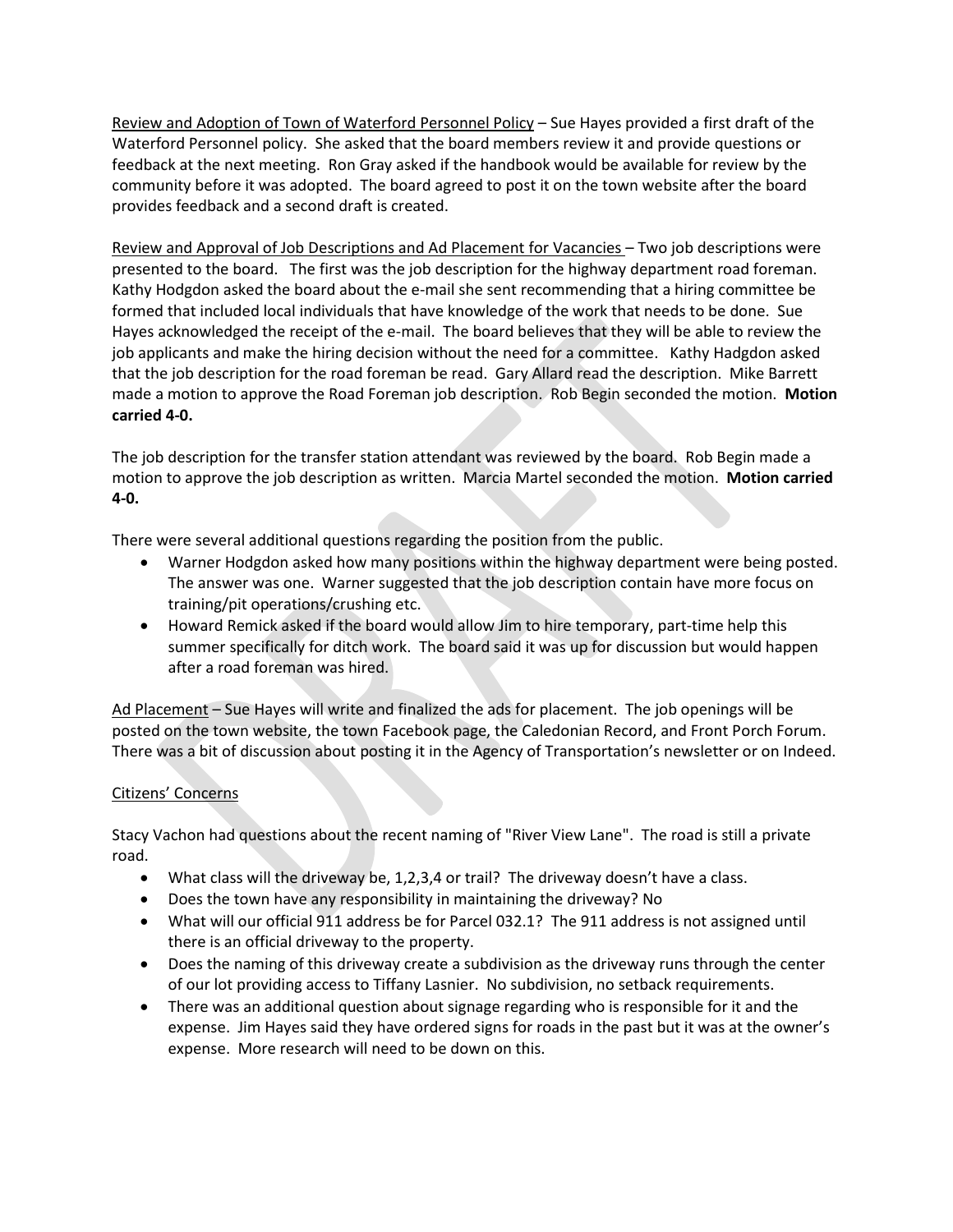Heather Gonyaw received a phone call regarding the fence at the Riverside Cemetery being down. Warner Hodgdon stated that it will cost about \$300 to purchase the materials to fix it. He plans to purchase the materials and fix it himself.

Helen Pike asked if the West Waterford cemetery would be mowed prior to the Waterford Historical Society's event on Saturday, June 25, 2022. Yes it will be. Warner Hodgdon will call the contracted mowing company to make sure it is done. Rob Begin asked if the WHS was all set with materials. Helen Pike stated the they would be purchasing the needed materials and submitting receipts to the Town Treasurer for reimbursement per a conversation she had with Gary Allard. Gary Allard confirmed.

Mike Barrett received a call regarding why the flags were removed from the cemeteries in Waterford. Warner Hodgdon answered that they were removed per code that states they can be put on the graves three days prior to the holiday (Memorial Day or Veteran's Day) and removed immediately after the holiday.

Howard Remick brought a proposal to the board regarding the CAI tax mapping program for the listers. It is a \$950 one-time fee to set up the program. If the town wanted to also be involved there is a \$500 yearly fee. This is in addition to the proposal that Kandy received from Kofile to scan town records. The board expressed interest in further reviewing all of the proposals. Heather Gonyaw will send the Kofile proposal to the board for review.

Post office lease – Howard Remick measured the square footage of the post office space and provided that to Sue Hayes. Sue did a quick analysis of the square footage percentage, overall expenses of the building, and the post office's monthly rent payment. Sue is going to call the rental agreement company to see about negotiating the price but requested that a motion be made to accept and sign the lease agreement as the due date is 06/16/2022. Sue Hayes made the motion to accept the lease agreement for signature. Marcia Martel seconded the motion. **Motion carried 4-0**.

## Agenda Items for Next Meeting

- Approval of the May 31, 2022 meeting minutes
- Maurice Chaloux Driveway Permit
- Employee Handbook (questions and feedback)
- Kofile / Lister's Proposal

Next Regular Selectboard meeting will be held on Tuesday, July 12, 2022 beginning at 7:00PM at the Waterford School Gym.

## Executive Session 1 V.S.A. 312(a) – Personnel

Mike Barrett made a motion to enter executive session inviting Jim Hayes and Heather Gonyaw into the session with the board. Rob Begin seconded. Board entered executive session at 8:30 pm.

The board came out of executive session at 8:56pm. Mike Barrett made a motion to appoint Jim Hayes as Interim Road Foreman until a permanent one can be hired. Sue Hayes seconded the motion. **Motion carried 4-0.** Sue Hayes made a motion to pay a \$200 per week stipend to Jim Hayes for the additional work retroactive to May 26th. Marcia Martel seconded the motion. **Motion carried 4-0**.